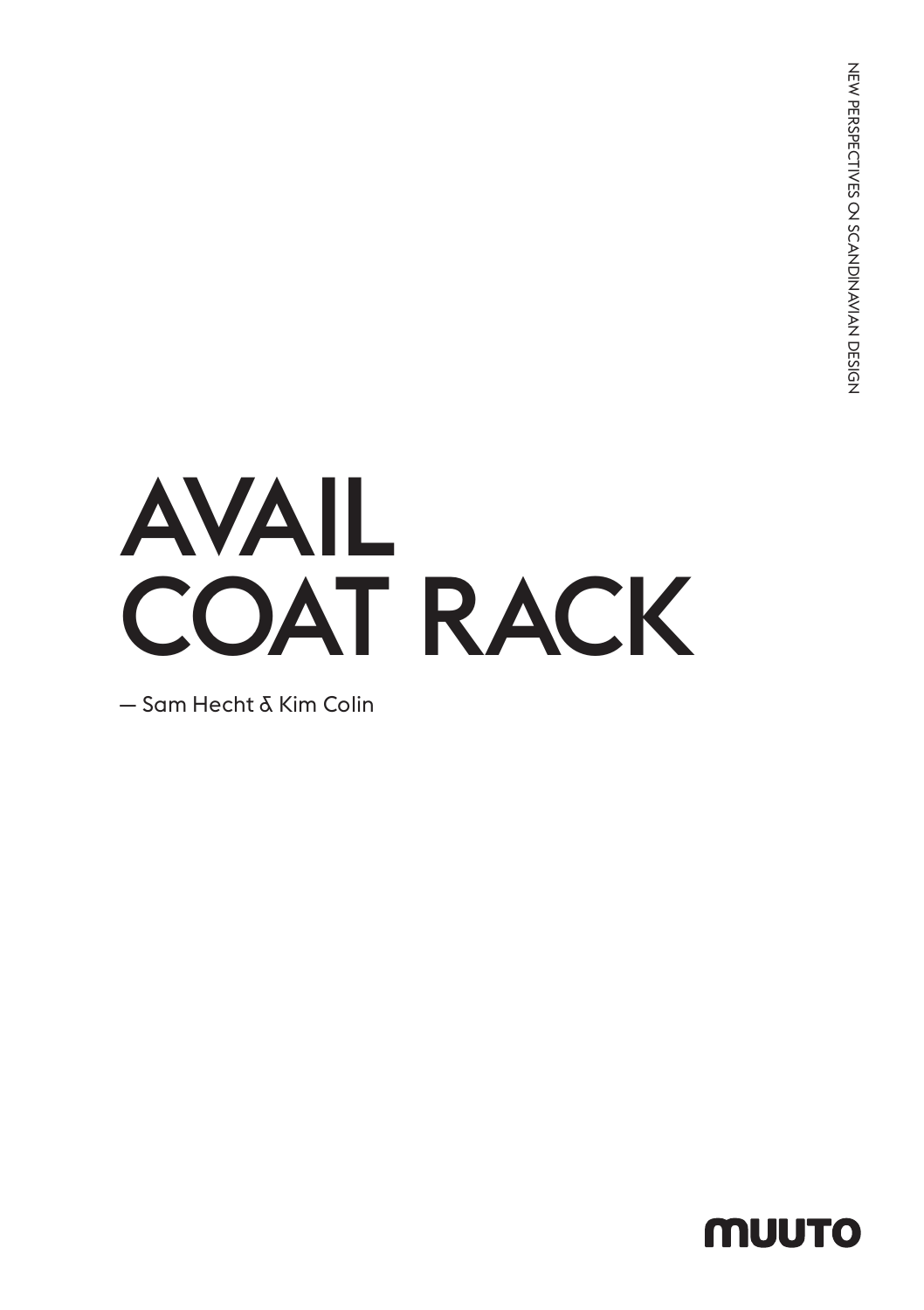

ASSEMBLY INSTRUCTION — SAMLEMANUAL — MONTAGEANLEITUNG INSTRUCTIONS DE MONTAGE — INSTRUCCIONES DE MONTAJE



2

1











5 Place metal hooks on either of the five wooden hooks.



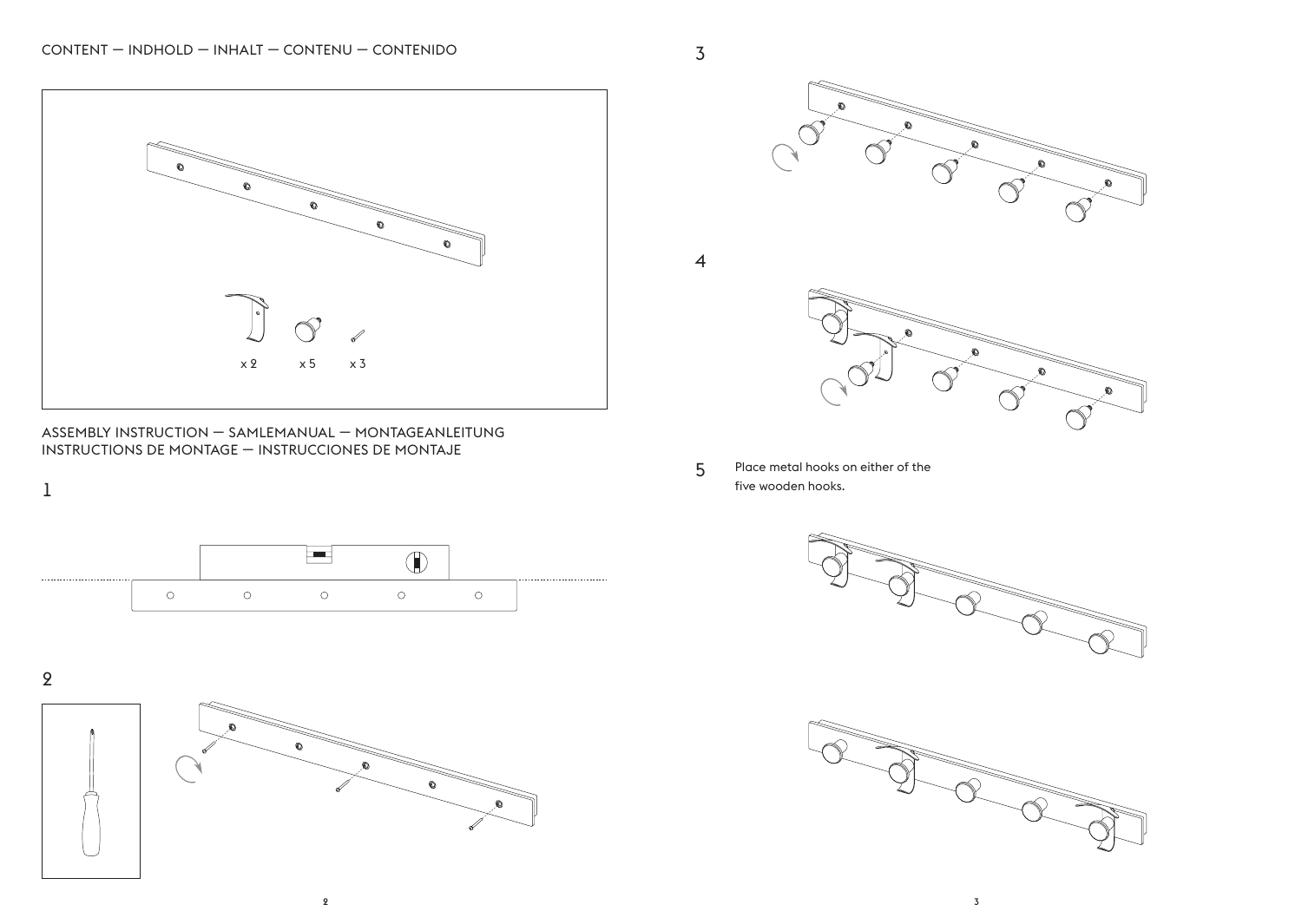## WALL MOUNTING GUIDE — VEJLEDNING TIL VÆGMONTERING — ANLEITUNG ZUR WANDMONTAGE — GUIDE DE MONTAGE MURAL — GUÍA PARA EL MONTAJE SOBRE UNA PARED

EN When mounting your Muuto product to a wall, it is important that it is mounted both securely and correctly. The best way to mount your product depends on the type of wall it is being attached to. If a wall plug is required, it is vital that you find one that fits both the screw and the wall material. If in doubt, ask for advice in your local hardware store. They will be able to assist you in finding the right wall plug and screw.

#### 1. Drywall

Drywall is made from a porous material. When mounting, it is vital that you use a wall plug suitable for drywall.

#### 2. Brick wall

It is essential to use a wall plug when mounting onto a brick wall. Make sure that you drill holes in the bricks and not in the sealer surrounding the bricks.

#### 3. Concrete

When mounting to concrete walls, a wall plug is needed. Please be aware that concrete walls, especially in newer buildings can be thin, meaning a special plug is required.

#### 4. Aerated concrete & cavity walls

Aerated concrete and cavity walls are both porous elements. For that reason, it is crucial to use a rawlplug/anchor when mounting the product onto the wall. If the wall is particularly porous, you must use an extra long rawlplug/anchor with an equally long screw.

#### 5. Wood

When mounting your product to a wooden surface, special wood screws are required.

DK Ved montering af dit Muuto produkt på en væg er det vigtigt, at det monteres både sikkert og korrekt. Den bedste måde at montere produktet afhænger af den type væg, der skal monteres på. Hvis der er behov for en rawlplug, er det afgørende, at du finder den rawlplug, som passer bedst til både skrue og vægmateriale. Hvis du er i tvivl, kan du forhøre dig i dit lokale byggemarked. De vil kunne hjælpe dig med at finde den rette rawlplug og skrue.

#### 1. Gipsvæg

Gipsvægge er fremstillet af et porøst materiale. Ved montering er det vigtigt, at du benytter en rawlplug, der egner sig til gipsvægge.

#### 2. Murstensvæg

Ved montering er det vigtigt, at du benytter en rawlplug, der egner sig til murede vægge. Sørg for at bore huller i stenene og ikke i fugerne.

#### 3. Beton

Ved montering på betonvæg skal der benyttes en rawlplug. Bemærk, at betonvægge, særligt i nyere bygninger, kan være tynde, hvilket kræver brug af en særlig rawlplug.

#### 4. Gasbeton & hulmure

Gasbeton og hulmure er begge porøse materialer. Af samme årsag er det vigtigt at benytte en rawlplug ved montering. Hvis væggen er særlig porøs, skal der benyttes en ekstra lang rawlplug, og det er vigtigt, at skruen er ligeså lang.

# 5. Træ

Ved montering af produktet på en træoverflade kræves der særlige træskruer.

DE Beim Anbringen Ihres Muuto-Produkts an einer Wand ist es wichtig, dass Sie dieses sicher und korrekt befestigen. Die beste Art und Weise Ihr Produkt zu befestigen hängt von der Beschaffenheit der Wand ab, an der es angebracht werden soll. Falls ein Dübel benötigt wird, wählen Sie diesen unbedingt passend zur Wand und zur Schraube aus. Bei Zweifeln wenden Sie sich an Ihren örtlichen Fachhandel. Dort erhalten Sie Hilfestellung bei der Auswahl des korrekten Dübels und der passenden Schraube.

#### 1. Trockenbauwand

Trockenbauwände sind aus einem porösen Material gefertigt. Bei der Befestigung ist es unerlässlich, dass Sie einen Dübel verwenden, der für Trockenbauwände geeignet ist.

#### 2. Ziegelwand

Bei der Befestigung an einer Ziegelwand ist die Verwendung eines Dübels erforderlich. Stellen Sie sicher, dass Sie in die Ziegelsteine bohren anstatt in die Dichtung, welche die Ziegel umgibt.

#### 3. Beton

Bei der Befestigung an einer Betonwand wird ein Dübel benötigt. Bitte beachten Sie, dass Betonwände – vor allem in neueren Gebäuden – dünn sein können, das heißt, es wird ein spezieller Dübel benötigt.

#### 4. Leichtbeton & hohlblocksteine

Leichtbeton und Hohlblocksteine sind beide poröse Materialien. Aus diesem Grund ist die Verwendung eines Dübels bei der Befestigung unerlässlich. Falls die Wand besonders porös ist, wird ein besonders langer Dübel verwendet. Hierbei ist es wichtig, dass die Länge der Schraube der des Dübels entspricht.

#### 5. Holz

Bei der Befestigung Ihres Produkts an einer hölzernen Oberfläche benötigen Sie spezielle Holzschrauben.

FR Montage mural : veillez à ce que le produit Muuto soit solidement et correctement fixé. L'installation depend du type de mur sur lequel le produit doit être monté. Si une cheville est requise, il est vital de sélectionner la cheville adaptée à la vis et au matériau du mur. En cas de doute, demandez des conseils dans votre magasin. Les vendeurs vous conseilleront sur le choix de la cheville et de la vis.

#### 1. Cloison sèche

La cloison sèche est fabriquée à partir d'un matériau poreux. Utiliser obligatoirement une cheville adaptée au montage sur cloison sèche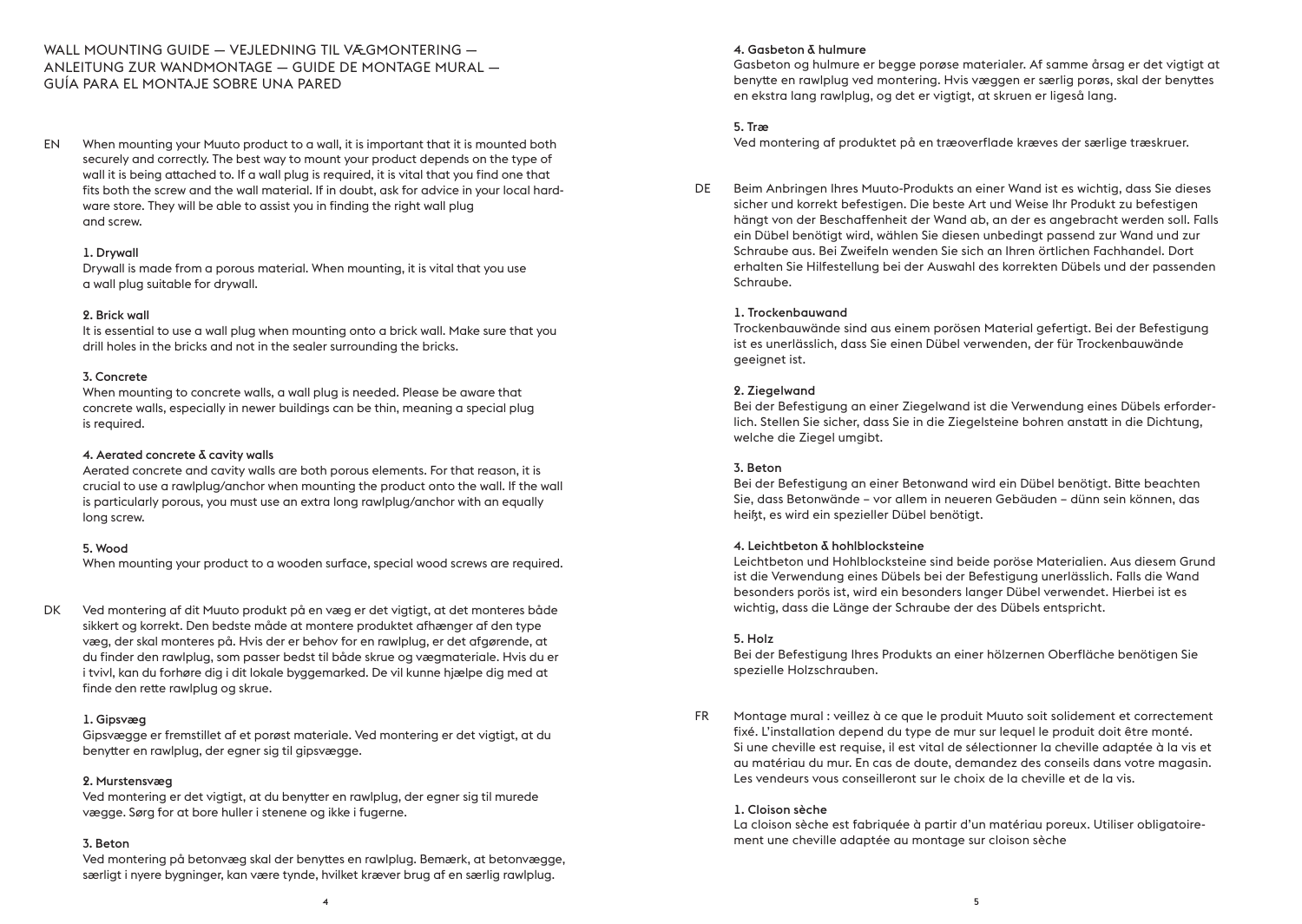#### 2. Mur en briques

Utiliser obligatoirement une cheville pour le montage sur un mur en briques. Veiller à percer dans les briques et non pas dans le produit d'étanchéité entourant les briques.

## 3. Béton

Une cheville est requise pour le montage sur un mur en béton. Attention, l'épaisseur des murs en béton peut être fine, en particulier dans les constructions récentes ; dans ce cas, utiliser une cheville spéciale.

## 4. Béton cellulaire & blocs creux

Le béton cellulaire et les blocs creux sont des matériaux poreux. Utiliser obligatoirement des chevilles pour le montage. Si le mur est très poreux, utiliser des chevilles de grande longueur et des vis de taille identique.

#### 5. Bois

Utiliser obligatoirement des vis à bois pour le montage du produit sur une surface en bois.

ES Al realizarel montaje de su producto Muuto sobre una pared, es importante que lo haga de manera segura y correcta. El mejor modo de montar su producto depende del tipo de pared sobre la cual se va a realizar el montaje. Si fuera necesario utilizar un taco, es esencial que use uno que sea adecuado para el tornillo y para el material de la pared. En caso de duda, solicite asesoramiento en su ferretería local. Allí podrán ayudarle para hallar el taco y el tornillo correctos.

#### 1. Pared de paneles de yeso

Los paneles de yeso están compuestos de material poroso. Al realizar el montaje, es fundamental el uso de un taco apropiado para paneles de yeso.

#### 2. Pared de ladrillo

Es fundamental el uso de un taco al realizar el montaje en una pared de ladrillo. Asegúrese de realizar las perforaciones en los ladrillos y no en el sellador alrededor de los ladrillos.

#### 3. Hormigón

Al realizar un montaje en paredes de hormigón, es necesario el uso de un taco. Tenga en cuenta que las paredes de hormigón, en especial en los edificios más nuevos, pueden ser delgadas, lo que implica que se requiera un taco especial.

#### 4. Hormigón aireado & bloques huecos

Tanto el hormigón aireado como los bloques huecos son materiales porosos. Por consiguiente, al realizar el montaje sobre estos materiales, es fundamental el uso de un taco. Si la pared es extraporosa, se requierirá un taco extralargo y es importante que el tornillo tenga por consiguiente la misma longitud.

#### 5. Madera

Al realizar el montaje de su producto en una superficie de madera, se requieren tornillos especiales para madera.

1. DRYWALL

#### 2. BRICK WALL





3. CONCRETE



## 4. AERATED CONCRETE & CAVITY WALLS



5. WOOD